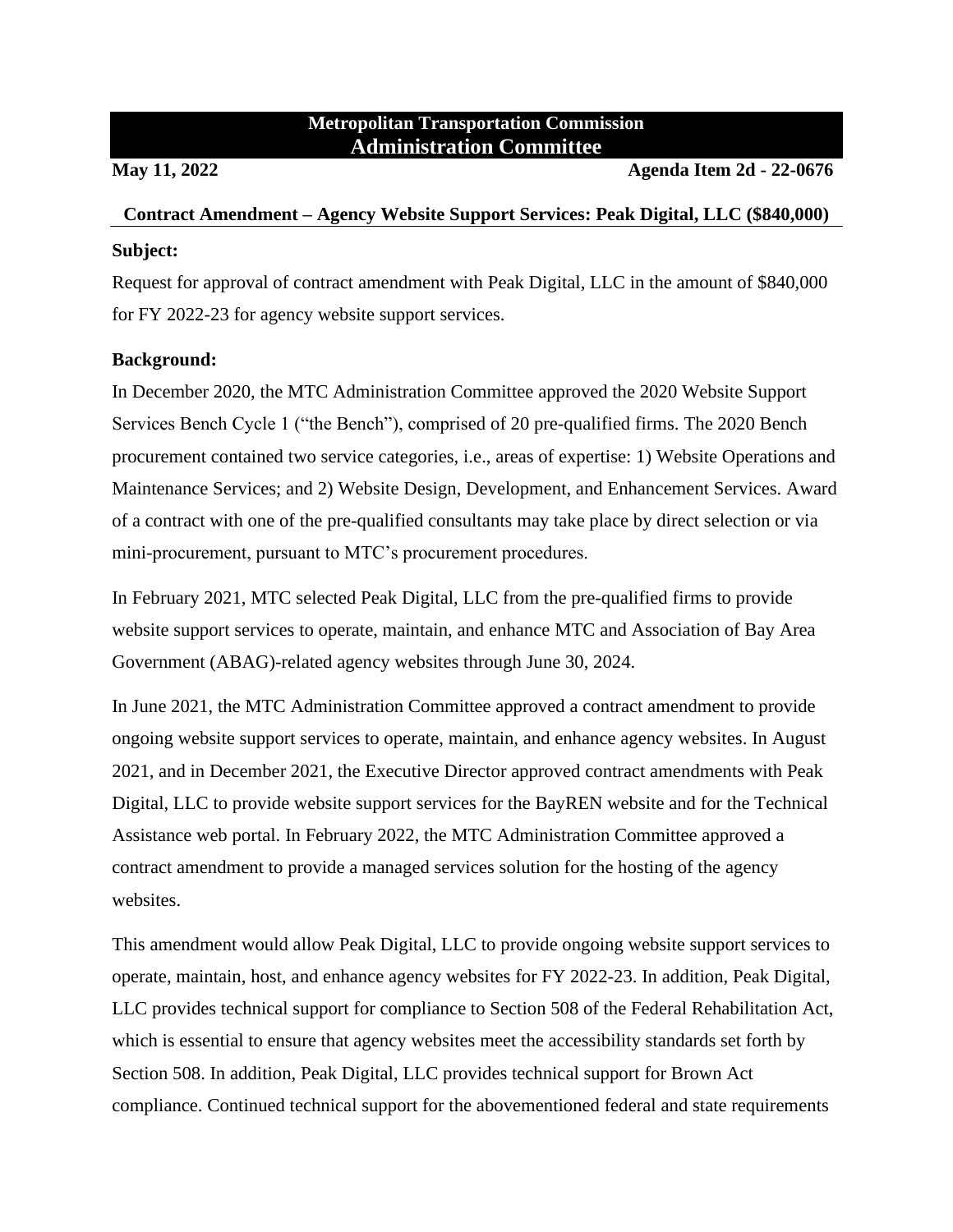is a critical sequential element of ongoing work and the continued operations, maintenance, security management, and hosting of the agency websites are critical sequential elements of ongoing work.

This amendment would add \$840,000 for FY 2022-23, bringing the contract to a new total not to exceed amount of \$1,815,750 through the term of June 30, 2024. MTC will contribute \$660,000 and ABAG will contribute \$180,000 towards this amendment. These funds are pending approval of the FY 2022-23 MTC and ABAG budgets. Neither Peak Digital, LLC nor its subconsultants are small or disadvantaged business enterprises.

### **Next Steps:**

Staff will seek to amend the existing contract.

#### **Issues:**

None identified.

### **Recommendations:**

Staff recommends that the Committee authorize the Executive Director or designee to negotiate and enter into a contract amendment in an amount not to exceed \$840,000 for a new contract total amount not to exceed \$1,815,750 through the term of June 30, 2024, to perform agency website support services.

#### **Attachments:**

• Request for Committee Approval – Summary of Proposed Contract Amendment Sheet

There Who 2

Therese W. McMillan